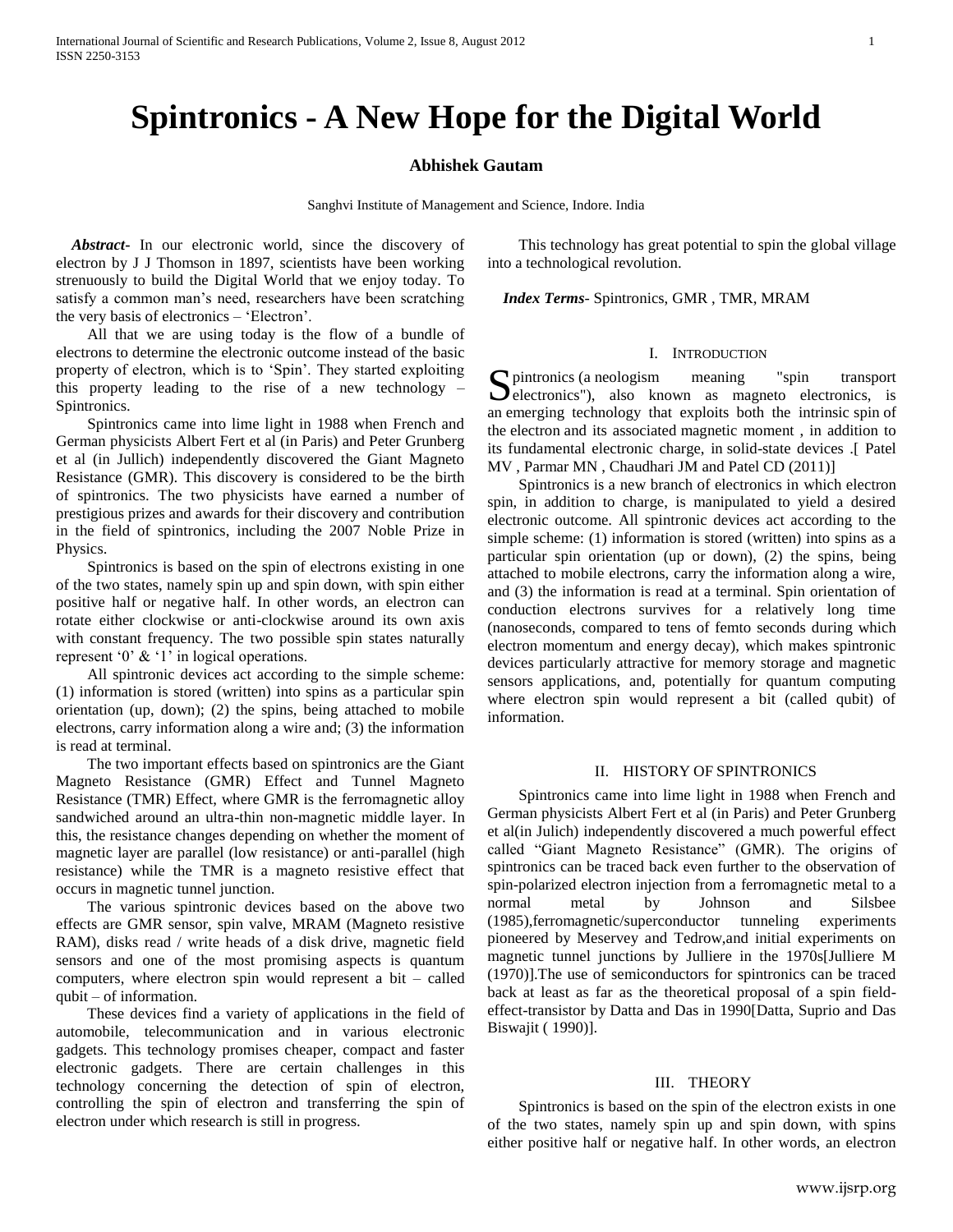can rotate Either in clockwise or anticlockwise around its own axis with constant frequency.

 An approximate understanding of the nature of spin can be gleaned by analogy with the orbit of planets in the solar system. In this analogy, electrons orbit a nucleus in a fashion similar to the Earth's orbit around the Sun. Just as the Earth rotates about It's axis during the orbit, electrons have a quality of rotation called 'spin.

 The total magnetic moment of an electron is equal to the sum of its spin moment (on account of its spin about its own axis) and the orbital (on account of its orbit around nucleus of an atom).

 $\vec{m}_{\text{electron}} = \vec{m}_{\text{spin}} + \vec{m}_{\text{orbit}}$ where:  $q_{\vec{\sigma}}$ ₹

$$
m_{\text{spin}} = -\frac{1}{m_e}S
$$

$$
\vec{m}_{\text{orbit}} = -\frac{q}{2m_e}\vec{L}
$$

It is found that the spin moment given<br> $m_{\text{spin}} = -\frac{q}{m_e} S$  is twice as strong as the orbital

is twice as strong as the orbital moment.

 The spin moment S is quantized and can be obtained from:  $|\vec{S}| = \sqrt{s(s+1)}\hbar$ 

$$
s=\frac{1}{2}
$$

Where  $\frac{1}{2}$  is the spin angular momentum quantum number, so the magnitude of the spin moment is always:

$$
|\vec{S}| = \frac{\sqrt{3}}{2}\hbar
$$

 The orientation of the vector magnitude S is also restricted. Specifically, it's projection onto a given axis is given by the spin projection quantum numbers.

Where

$$
S_z=m_s\hbar
$$

$$
m_s = \pm \frac{1}{2}
$$
  
\n
$$
\Rightarrow m_{\text{spin,z}} = -2m_s \mu_B
$$

1

 In a normal metal spin up and spin down are equal in number so they cancel the effect of one another .As spin effect is neutralized so there is no surplus moment piling up.

For that, a ferromagnetic material like iron, nickel or cobalt is needed.

These have tiny regions called 'domains' in which an excess of electrons have spins with axes pointing either up or down –at least, until heat destroys the magnetism, above the metal's curie temperatures. The many domains are ordinarily randomly scattered and evenly divided between majority up and majority down. But an externally applied magnetic field will move the

walls between the domains and line up all the domains in the direction of the field , so, they point is a permanent magnet.

There are two ways for spins to decay:-

- Impurities can induce spin orbit coupling.
- A spin-orbit interaction can be induced by host lattice ions.

 The second mechanism is important at high temperatures where electrons scatter off phonons, but also at low temperatures, if the impurities are light—meaning they induce small spin-orbit coupling. The second mechanism is somewhat tricky.

One has to realize that in the presence of spin-orbit coupling, spin up and spin down states are no longer good quantum numbers even scalar (spin independent) interactions due to impurities or phonons can cause spins to flip.

# IV. GMR (GIANT MAGNETO RESISTANCE)

 *"GMR can be considered one of the first real applications of the promising field of nanotechnology."* —Nobel Prize Committee, October 2007

What's Giant in "Giant Magneto resistance"? Although the term "giant" in giant magneto resistance (GMR) seems incongruous for a nanotechnology device, it refers to a large change in resistance (typically 10 to 20%) when the devices are subjected to a magnetic field, compared with a maximum sensitivity of a few percent for other types of magnetic sensors.

 GMR structures are ferromagnetic alloys sandwiched around an ultrathin nonmagnetic conducting middle



 Layer (A) is a conductive, nonmagnetic interlayer. Magnetic moment in alloy (B) layers face opposite directions due to antiferromagnetic coupling. Resistance to current (C) is high. The nonmagnetic conducting layer is often copper. Copper is normally an excellent conductor, but when it is only a few atoms thick, electron scattering causes copper's resistance to increase significantly. This resistance changes depending on the relative orientation of electron spins surrounding the conducting layer

 Applying an external magnetic field (D) overcomes anti ferromagnetic coupling, aligning magnetic moments in alloy (B) layers:

 Such exposure changes the device resistance so the structure can be used to sense an external field. Practical devices are often made of multiple layers of alternating magnetic and nonmagnetic layers to improve sensitivity.[ M Carl Smith and Robert N Schneider (No Date)]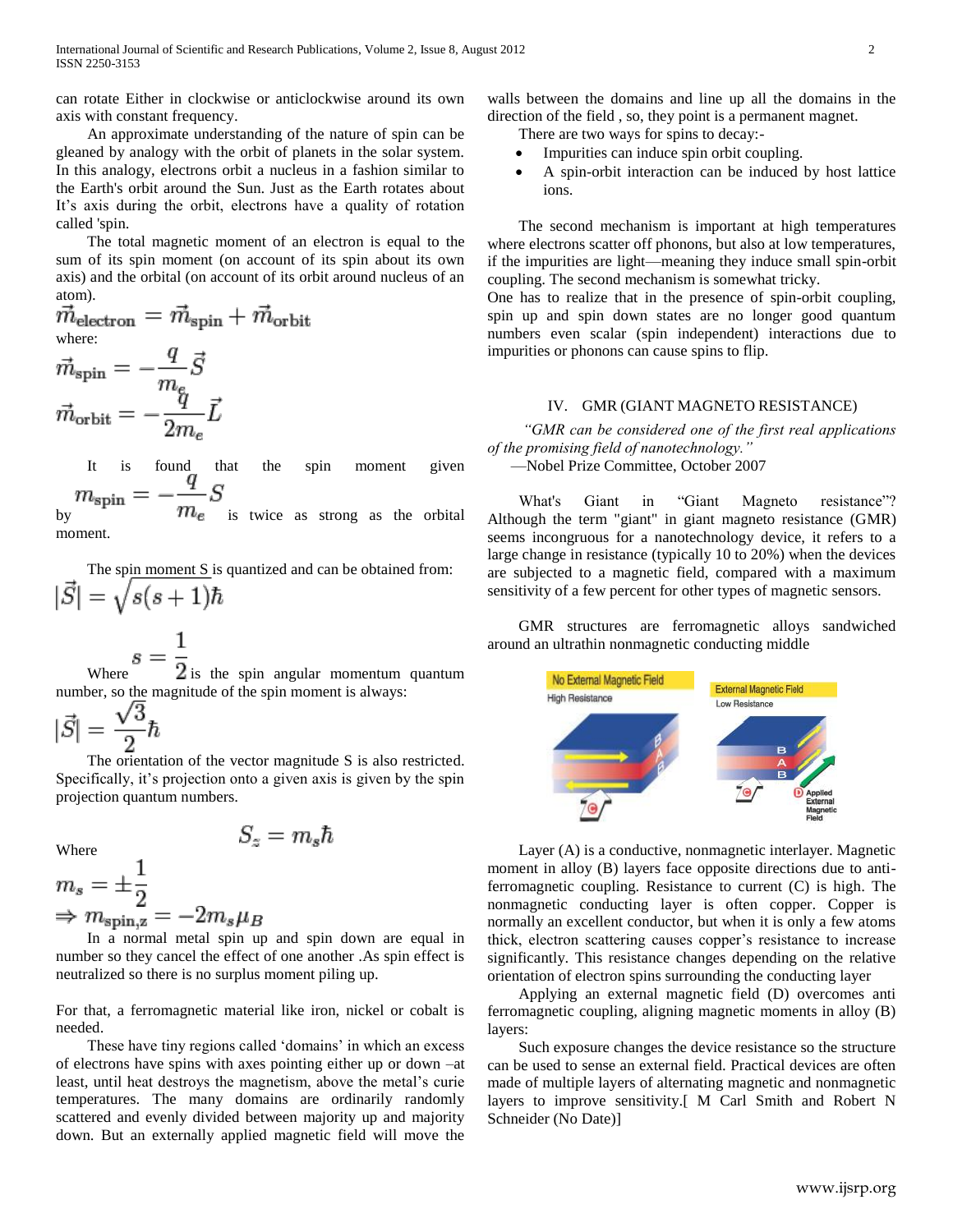In a GMR spintronic device, the first magnetic layer polarizes the electron spins. The second layer scatters the spins strongly if its moment is not aligned with the polarizer's moment. If the second layer's moment is aligned, it allows the spins to pass. The resistance therefore changes depending on whether the moments of the magnetic layers are parallel (low resistance) or anti -parallel (high resistance).

# V. TMR & MTJ

 The Tunnel magneto resistance (TMR) is a magneto resistive effect that occurs in magnetic tunnel junctions (MTJs). This is a component consisting of two Ferro magnet separated by a thin insulator. If the insulating layer is thin enough (typically a few nanometers), electrons can tunnel from one ferro magnet into the other. Since this process is forbidden in classical physics, the tunnel magneto resistance is a strictly quantum mechanical phenomenon



**Magnetic tunnel junction (schematic)**

 Magnetic tunnel junctions are manufactured in thin film technology. [Fert Albert et al (31 aug 2008)]On an industrial scale the film deposition is done by magnetron sputter deposition; on a laboratory scale molecular beam epitaxial, pulsed laser deposition and electron beam physical vapor deposition are also utilized. The junctions are prepared by photolithography.

# VI. SPINTRONICS DEVICES AND THEIR APPLICATIONS

 *Spintronics GMR Sensor:* A photomicrograph of a typical GMR magnetic sensor, also known as a magnetometer is shown below:



 In a typical sensor, four GMR resistors are configured as a Wheatstone bridge. A bridge configuration provides an easy-touse voltage output that is proportional to the magnetic field applied but insensitive to any variations in the absolute resistance of the GMR device.

 Two of the resistors are sensing resistors; the other two are reference resistors. The reference resistors are covered by a nickel-iron magnetic shield that measures 0.0004 in. thick. In response to an external magnetic field, the exposed sensing resistors decrease in electrical resistance while the reference resistors remain unchanged, causing a voltage at the bridge output.

GMR sensors find a wide range of applications.

- Fast and accurate position and motion sensing of mechanical components in precision engineering and robotics.
- All kinds of automotive sensors for fuel handling system, anti – skid systems, speed control and navigation.
- Position motion sensing in computer video games.
- Key hole surgery and post operative care.

*SPIN VALVE:* A spin valve is a device consisting of two or more conducting magnetic materials that alternates its electrical resistance (from low to high or high to low) depending on the alignment of the magnetic layers, in order to exploit the Giant Magneto resistive effect.

 The magnetic layers of the device align "up" or "down" depending on an external magnetic field. Layers are made of two materials with different magnetic coercitivity, due to the different coercivities one layer ("soft" layer) changes polarity at small magnetic fields while the other ("hard" layer) changes polarity at a higher magnetic field. As the magnetic field across the sample is swept, two distinct states can exist, one with the magnetizations of the layers parallel, and one with the magnetizations of the layers anti - parallel. In the figures below, the top layer is soft and the bottom layer is hard.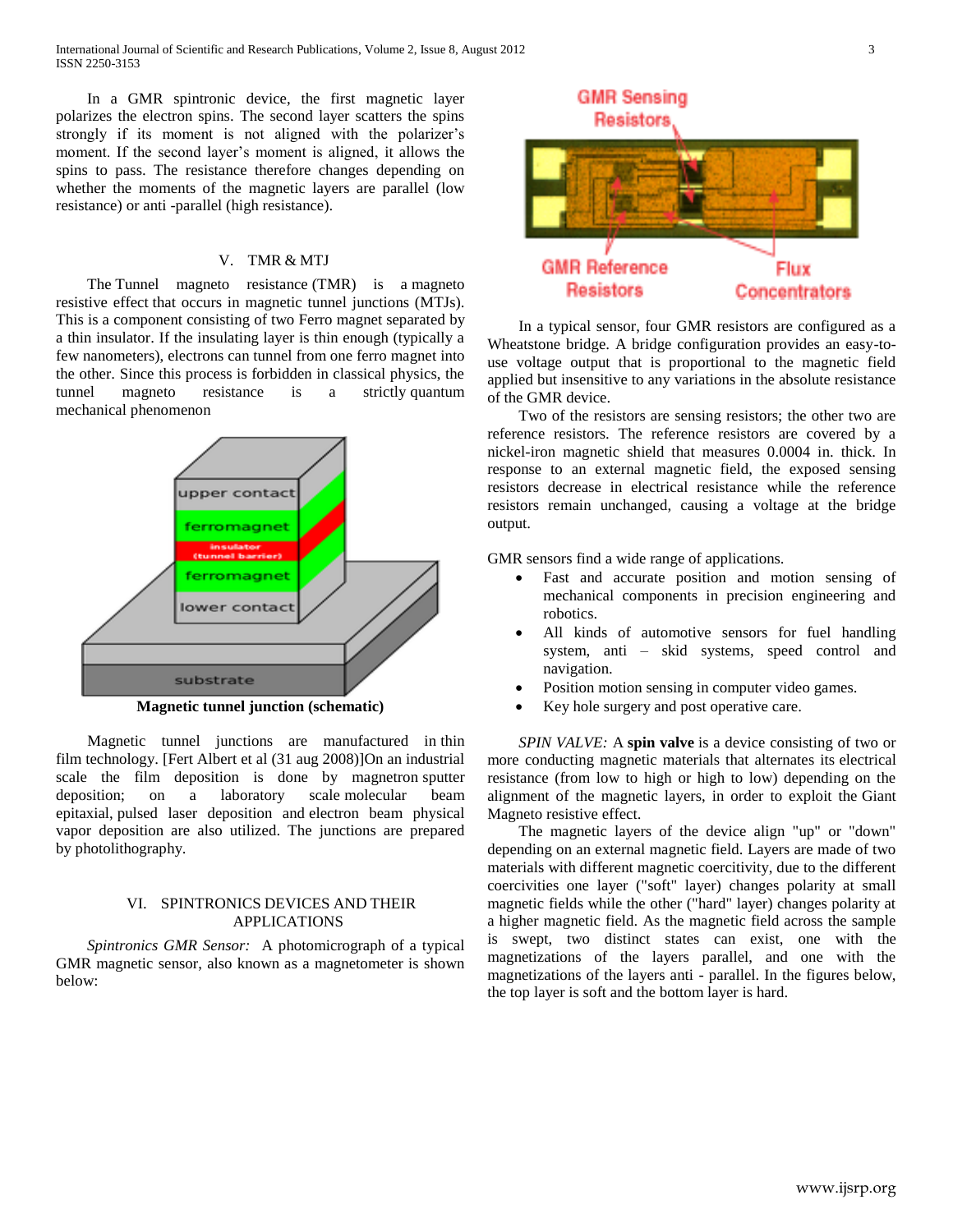

 If an electrons encounter a material with a magnetic field pointing in the opposite direction, they have to flip spins to find an empty energy state in the new material. This flip requires extra energy which causes the device to have a higher resistance than when the magnetic materials are polarized in the same direction.

 Spin valves are not only highly sensitive magnetic sensors but these can also be made to act as switches by flipping magnetization in one of the layers parallel or anti parallel as in a convectional transistor memory device.[ Wolf SA (2006)]

 *MAGNETO RESISTIVE RANDOM ACCESS MEMORY:*  **Magneto resistive Random-Access Memory** is a nonvolatile computer memory (NVRAM) technology i.e., the information isn't lost when the system is switch off. Unlike conventional **RAM** chip technologies, in MRAM data is not stored as electric charge or current flows, but by magnetic storage elements. The elements are formed from two ferromagnetic plates, each of which can hold a magnetic field, separated by a thin insulating layer. One of the two plates is a permanent magnet set to a particular polarity, the other's field can be changed to match that of an external field to store memory. This configuration is known as a spin valve and is the simplest structure for a MRAM bit. A memory device is built from a grid of such "cells". [Akerman Johan (2005)]

 MRAM has similar performance to SRAM, similar density of DRAM but much lower power consumption than DRAM, and is much faster and suffers no degradation over time in comparison to flash memory. It is this combination of features that some suggest make it the "universal memory", able to replace SRAM, DRAM, EEPROM, and flash. They can survive in high temperature or high level of radiations or interference.

| Proposed uses for MRAM include devices such as: |                                 |
|-------------------------------------------------|---------------------------------|
| Aerospace and military systems                  | Digital cameras                 |
| Notebooks                                       | Smart cards                     |
| Mobile telephones                               | Cellular base stations          |
| <b>Personal Computers</b>                       | Battery-Backed SRAM replacement |
| Media players                                   | Book readers                    |

 Motorola has developed a 1st generation 256 kb MRAM based on a single magnetic tunnel junction and a single transistor and which has a read/write cycle of under 50 nanoseconds (Ever spin, Motorola's spin-off, has since developed a 4 Mbit version).

 *DISK READ / WRITE HEADS:* D**isk read/write heads** are the small parts of a disk drive, that move above the disk platter and transform platter's magnetic field into electrical current (read the disk) or vice versa – transform electrical current into magnetic field (write the disk). The heads have gone through a number of changes over the years.

 Traditionally the heads themselves are made up similar to the heads in tape recorders—simple devices made out of a tiny C-shaped piece of highly magnetizable material called ferrite wrapped in a fine wire coil. Then the Metal In Gap (MIG) replaced a traditional technology allowing 3.5 inch drives to reach 4GB storage capacities in 1995.

 The next head improvement was to optimize the thin film head for writing and to create a separate head for reading. The separate read head uses the magneto resistance (MR) and giant magneto resistance effect which changes the resistance of a material in the presence of magnetic field.

In 2005, the first drives to use tunneling MR (*TMR*) heads were introduced by Seagate allowing 400 GB drives with 3 disk platters.

 *QUANTUM COMPUTERS :* one of most ambitions devices is the spin based quantum based computer in solid state structures using electron spin for this purposes is a obvious idea since fermions with  $\frac{1}{2}$  spin is a natural and intrinsic qubit.

 The applications of spintronics in quantum computation has focused on using quantum-dot-trapped electron spins in GaAs .Because of the three dimensional confinement and the fact that GaAs conduction band is mainly band in mainly formed from 's' atomic orbital , the trapped electrons have a small spin –orbit coupling and therefore small decoherence rate. In the Qd-Qc model, one electron spin per quantum dot works as a quantum qubit. Two coupled spins on two neighboring dots provide two qubit operations through the inter dot electronics exchange coupling. The external magnetic fields provide means to manipulate single qubits.

### VII. FUTURE OF SPINTRONICS

 In less than twenty five years, we have seen spintronics increasing considerably the capacity of our hard discs and getting ready to enter the RAM of our computers or the microwave emitters of our cell phones. Spintronics with semiconductors or molecules is very promising too. It can also be mentioned that another perspective, , might be the exploitation of the truly quantum mechanical nature of spin and the long spin coherence time in confined geometry for quantum computing in an even more revolutionary application. Spintronics should take an important place in the technology of our century.

# VIII. CONCLUSION

 This technology which exploits the spin of electron has great potential to spin this global village into a technological revolution. This technology has already entered our home as we use spintronic device in our desktop, (since the read head of hard drive today use GMR to read information on the disk). This technology promises cheaper, compact and. faster electronic